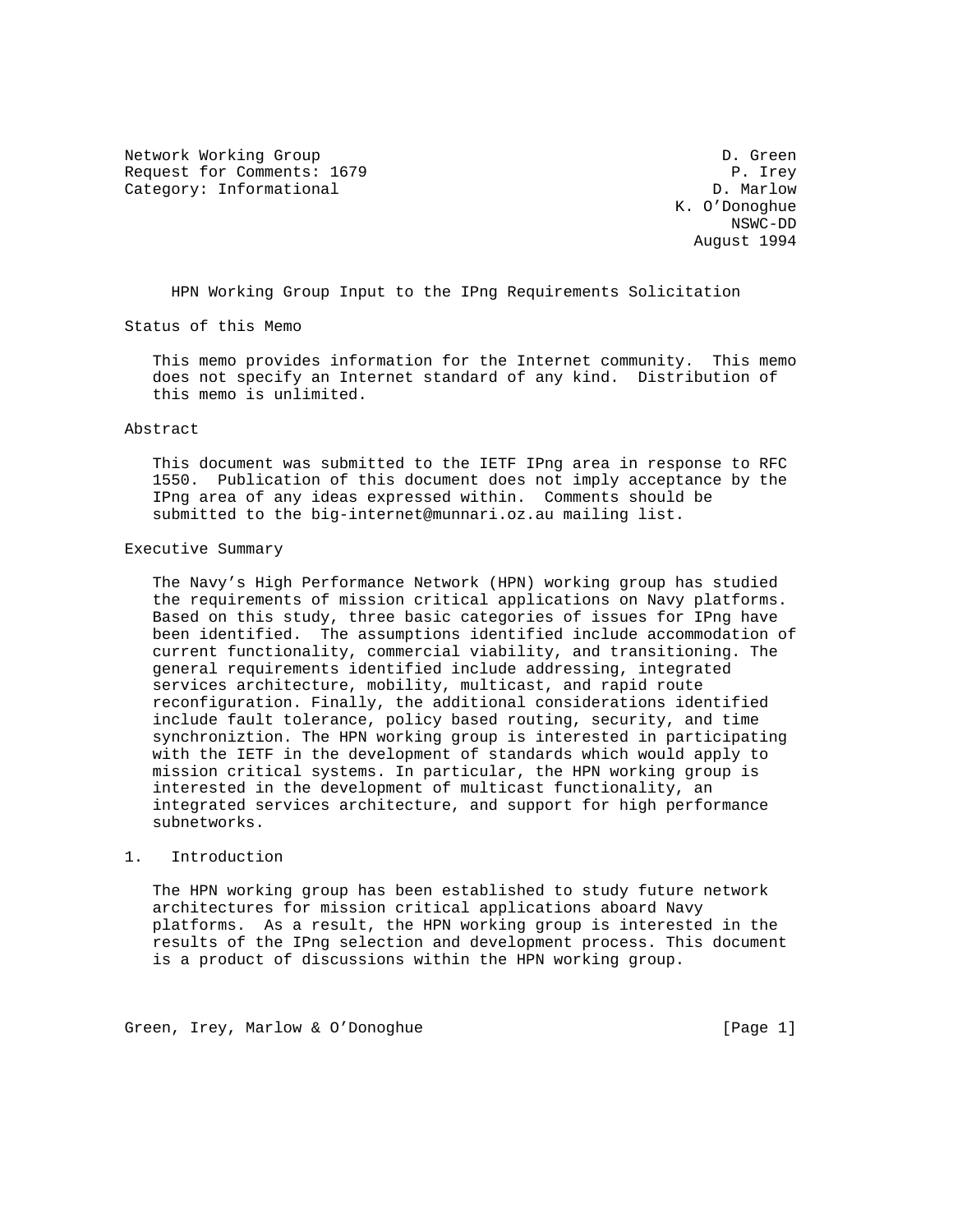The purpose of this document is to provide what the HPN working group perceives as requirements for an IPng protocol set. Many of the necessary capabilities exist in current Internet and ISO network protocols; however, the HPN working group has identified needed capabilities that are beyond the existing standards.

 The HPN working group has identified three categories of topics for discussion in this document. The first category is assumptions or those topics that the HPN working group believes the IPng process will solve satisfactorily without specific Navy input. The second category is general requirements. These are capabilities that are felt to be insufficiently addressed in existing network protocols and of key importance to Navy mission critical applications. Finally, a set of additional considerations has been identified. These are also issues of importance to the HPN working group. However, no guidance or specific requests can be provided at this time.

## 2. Background

 The US Navy has set up a program through the Space and Naval Warfare Systems Command called the Next Generation Computer Resources (NGCR) Program. The purpose of this program is to identify the evolving needs for information system technology in Navy mission critical systems. The NGCR High Performance Network (HPN) working group was recently established by the NGCR program to examine high performance networks for use on future Navy platforms (aircraft, surface ships, submarines, and certain shore-based applications). This working group is currently reviewing Navy needs. The requirements provided below are based on the HPN working group's current understanding of these Navy application areas. The application areas of interest are further examined below. The time frame for design, development, and deployment of HPN based systems and subsystems is 1996 into the twenty first century.

 Three general problem domains have been identified by the HPN working group. These are the particular problem domains within a mission critical environment that the HPN working group is targeting. The first is a distributed combat system environment. This problem domain is analogous to a collection of workstations involved in many varied applications involving multiple sources and types of information. Analog, audio, digital, discrete, graphic, textual, video, and voice information must be coordinated in order to present a single concise view to a commander, operator, or any end user. The second problem area highlights the general internetworking environment. The task of moving information to many heterogeneous systems over various subnetworks is addressed. Finally, the problem of providing a high speed interconnect for devices such as sensors and signal processors is identified. [1]

Green, Irey, Marlow & O'Donoghue [Page 2]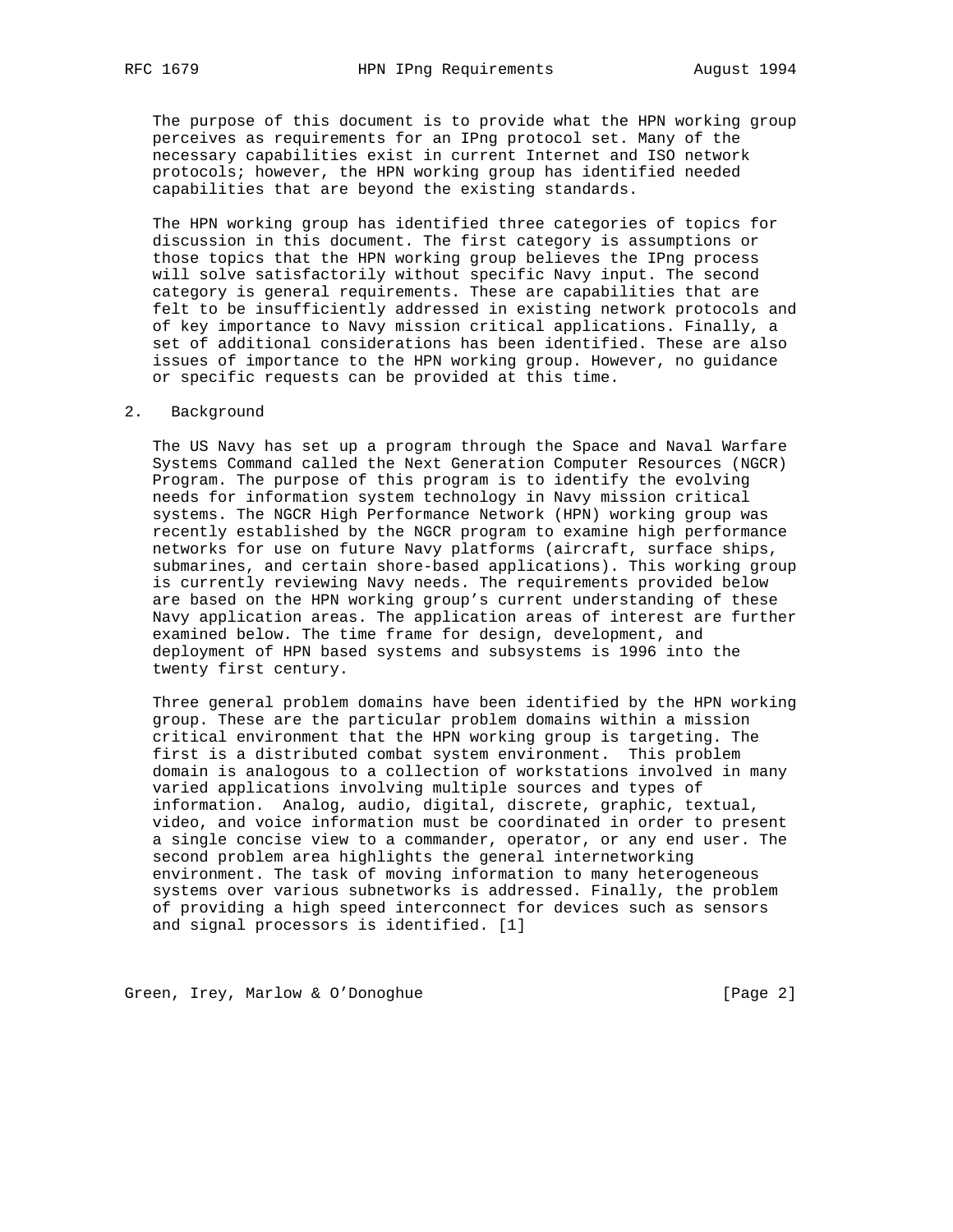## 2.1 Application Area

 The application area of HPN is the communication network which is a component of the mission critical systems of Navy platforms. The expected end points or users of the HPN include humans, computers, and the many devices (cameras, etc.) found on such platforms. The function of these end points includes sensor input, signal processors, operator consoles, navigation systems, etc. The endpoints are typically grouped into systems both on platforms and at shore based sites. These systems perform functions including long range planning, analysis of sensor information, and machinery control in real-time.

 Information types that have been identified as required by the HPN working group include voice, live and pre-recorded audio ranging from voice to CD quality (e.g., from sensors), video (1 to 30 frames per second in both monochrome and color), image data (static or from real-time sensors), reliable and connectionless data transfer, and very high-bandwidth (gigabits per second) unprocessed sensor data.

## 2.2 Services

 Another way of categorizing the HPN application area is by considering the user services that need to be supported. Some of these services are the following:

- 1. process to process message passing
- 2. distributed file and database manipulation
- 3. e-mail (both within the platform and off the platform)
- 4. teleconferencing (with the platform, between platforms, and across the Internet)
- 5. video monitoring of various physical environments
- 6. voice distribution (as a minimum between computer processes and people)
- 7. image services
- 8. time synchronization
- 9. name or directory services
- 10. network and system management

Green, Irey, Marlow & O'Donoghue [Page 3]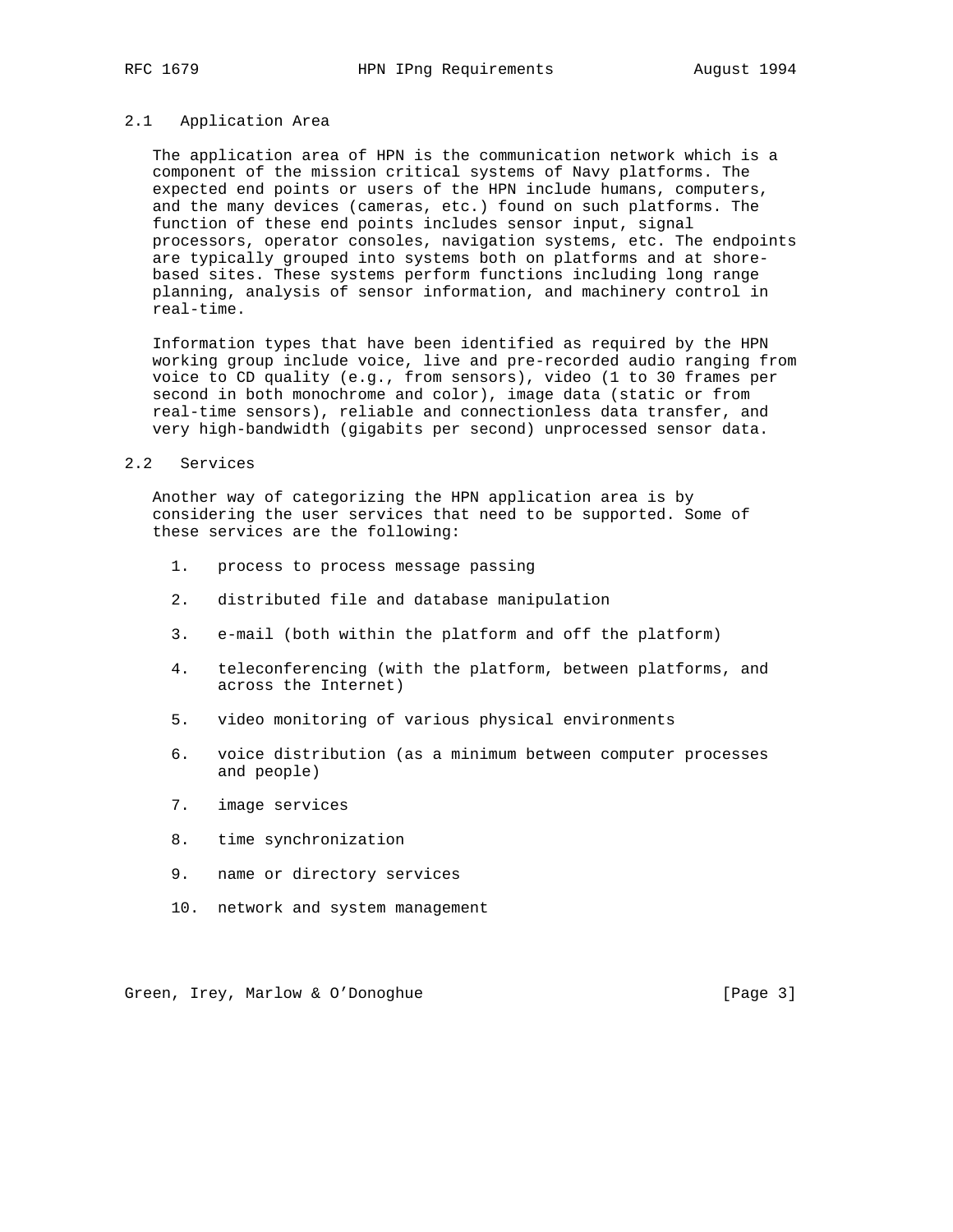- 11. security services (support of multilevel data security, privacy and protection)
- 3. Assumptions

 The assumptions documented below are concerns that the HPN working group presumes will be accommodated in the IPng process. However, they are of enough importance to this working group to merit identification.

3.1 Accommodation of Current Functionality

 The IPng protocols need to provide for at least the existing functionality. In particular, the following issues have been identified.

- 1) The IPng protocols need to provide for the basic connectionless transfer of information from one end-point to another.
- 2) The IPng protocols need to support multiple subnetwork technologies. This includes but is not limited to Ethernet, FDDI, Asynchronous Transfer Mode (ATM), Fiber Channel, and Scalable Coherent Interface (SCI). These are the subnetwork technologies that are of particular interest to the HPN working group. Ideally, IPng protocols should be subnetwork independent.
- 3) The IPng protocols need to support hosts that may be multihomed. Multihomed in this context implies that a single host may support multiple different subnetwork technologies. Multihomed hosts must have the capability to steer the traffic to selected subnetworks.
- 4) The IPng process needs to recognize that IPng may be only one of several network protocols that a host utilizes.
- 5) The IPng process needs to provide for appropriate network management in the finished product. Network management is of vital importance to the applications of interest to the HPN working group.

## 3.2 Commercial Viability

 As is the case in the commercial world, the HPN working group feels strongly that the IPng protocols must be commercially viable. This includes but is not limited to the following issues:

Green, Irey, Marlow & O'Donoghue [Page 4]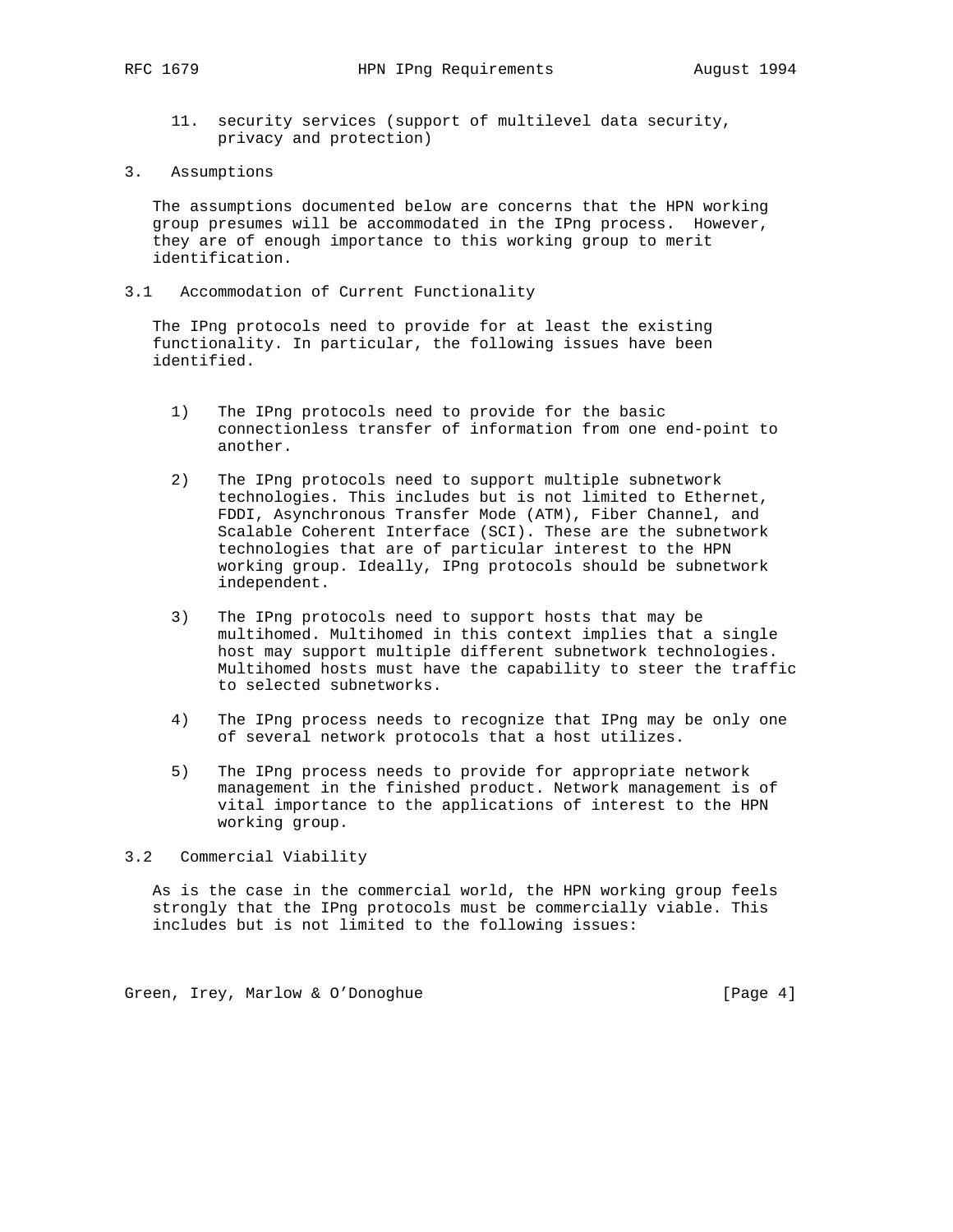- 1) The IPng protocols must function correctly. The Navy cannot afford to have network protocol problems in mission critical systems. There must be a high degree of confidence that the protocols are technically sound and multi-vendor interoperability is achievable.
- 2) The IPng protocols must have the support of the commercial/industrial community. This may first be demonstrated by a strong consensus within the IETF community.

## 3.3 Transition Plan

 The Navy has a large number of existing networks including both Internet and ISO protocols as well as a number of proprietary systems. As a minimum, the IPng effort must address how to transition from existing IP based networks. Additionally, it would be desirable to have some guidance for transitioning from other network protocols including, but not limited to, CLNP and other commonly used network protocols. The transition plan for IPng needs to recognize the large existing infrastructure and the lack of funds for a full scale immediate transition. There will, in all likelihood, be a long period of co-existence that should be addressed.

4. General Requirements

 The general requirements documented below are topics that the HPN working group considers to be of vital importance in a network protocol solution. It is hoped that the IPng solution will address all of these issues.

## 4.1 Addressing

 The HPN working group has identified initial addressing requirements. First, a large number of addresses are required. In particular, the number of addressable entities on a single platform will range from the 100's to 100,000. The number of large platforms (ships, submarines, shore based sites) will range from a few hundred to several thousand. In addition, there will be 500 to 1000 or more small platforms, primarily aircraft. Since it is expected that in the future many of these platforms will be connected to global networks, the addresses must be globally unique.

 The second requirement identified is for some form of addressing structure. It is felt that this structure should be flexible enough to allow for logical structures (not necessarily geographical) to be applied. It is also felt that this is important for the implementation of efficient routing solutions. In addition, the addressing structure must support multicast group addressing. At a

Green, Irey, Marlow & O'Donoghue [Page 5]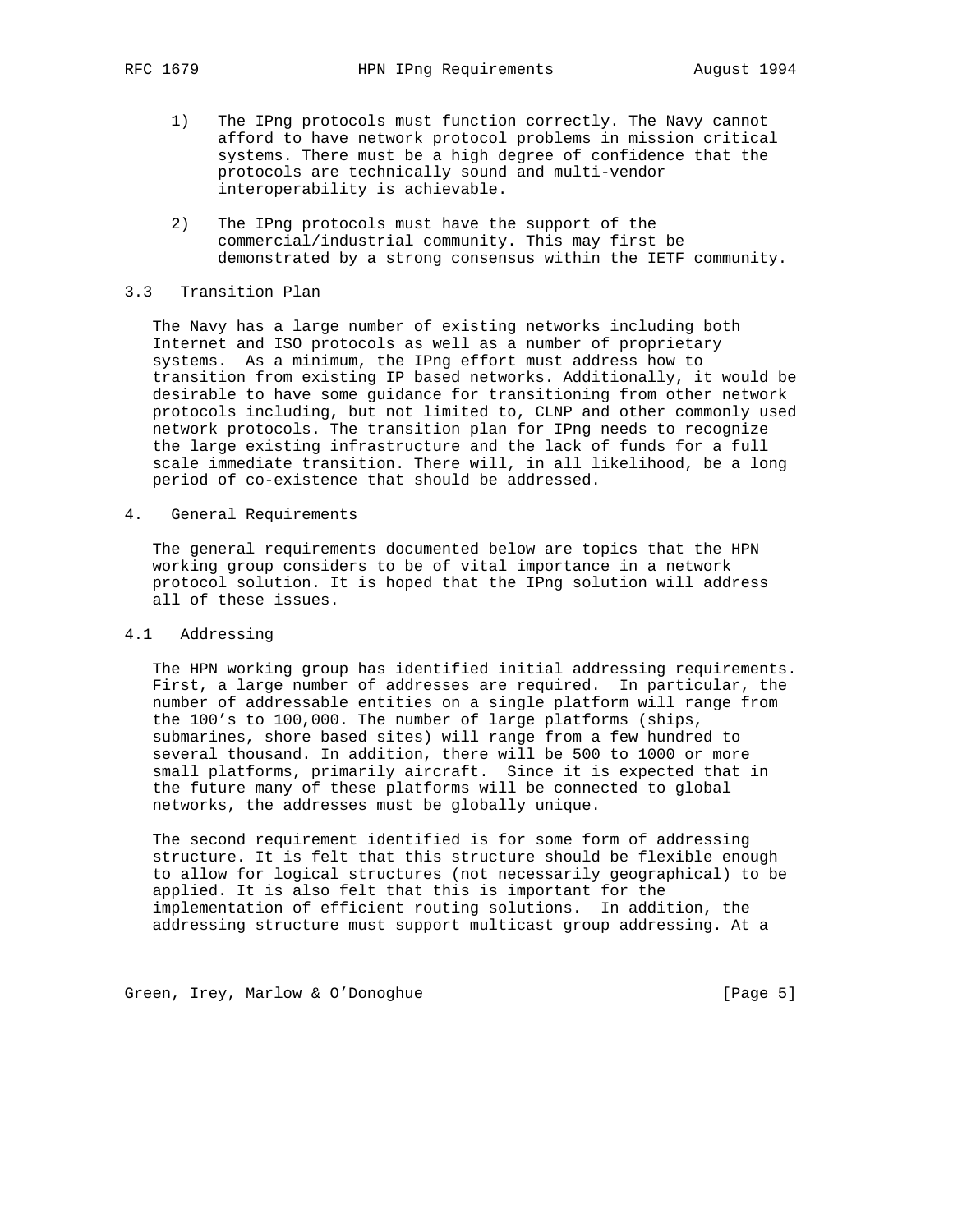minimum 2\*\*16 globally unique multicast groups must be distinguishable per platform.

# 4.2 Integrated Services Architecture

 An important goal of the HPN working group is to identify existing and emerging technologies which provide mechanisms for integrating the services required by mission critical Navy systems. The HPN working group has identified two classes of problems under the general category of integrated services. The first is to provide for the multiple types of services identified in section 2.1. It is required to support these services in an integrated fashion in order to be able to correlate (in time) related streams of information.

 The second class of problems relates to the predictable management of the various traffic flows associated with the above identified services. While many of these services require the delivery of a PDU within a specified time window, the applications in a mission critical environment can demand more stringent requirements. In areas where real-time systems are in use, such as machinery control, narrower and/or more predictable delivery windows may be required than in the case of the delivery of audio or video streams. The mission critical environment also requires the ability to assign end-to-end importance to instances of communications (i.e., invocations of a particular service). For example, an ongoing video stream may need to yield to machinery control commands to ensure that the commands are received before their deadline. The expense of this action is to degrade temporarily the video stream quality.

 The HPN working group is looking for mechanisms in the IPng protocols to provide for both of these classes of problems in an integrated fashion. An integrated services architecture reduces design and integration complexities by providing a uniform set of tools for use by the mission critical system designer and application developer. Finally, the integrated services architecture must be flexible and scalable so that new services can be added in the future with minimum impact on systems using it. The HPN working group has intentionally avoided mentioning particular mechanisms that can be used to solve some of these problems in order to avoid requiring a particular solution.

## 4.3 Mobility

 The HPN working group has identified two classes of mobility for the Navy mission critical environment. First, most platforms are themselves mobile. As these platforms move from port to port or from flight deck to flight deck, it is important that they are able to communicate with a number of defense installations via a general

Green, Irey, Marlow & O'Donoghue [Page 6]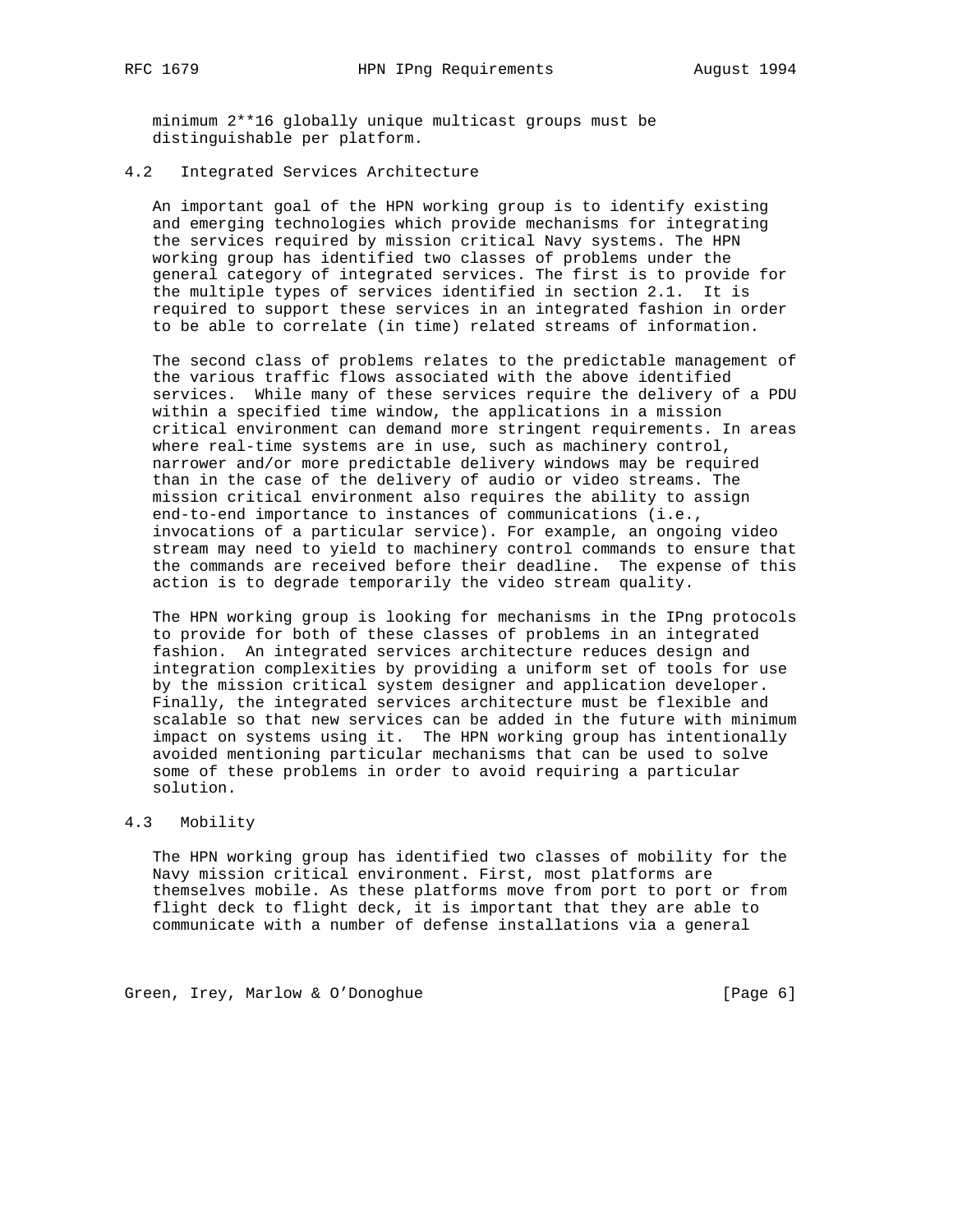infrastructure. Additionally, it is feasible that systems within a single platform may be mobile. Maintenance and damage assessment requires large amounts of information at numerous locations on a platform. This information could possibly be made available through mobile terminals.

## 4.4 Multicast

 Multicast transfer is a very critical IPng requirement for the Navy's mission critical systems. Aboard a Naval platform there are many hosts (e.g., workstations) connected via numerous subnetworks. These hosts are all working different aspects of the problem of keeping the platform operational to perform its mission. In support of this environment, multicast transfer is needed to share data that is needed by multiple hosts. For example, aboard a ship platform, environmental data (roll, pitch, heading...) is needed by almost all systems. Video conferencing may be used for communication among operational personnel at multiple places aboard this ship. Video conferencing could also be used for communicating with personnel on other platforms or at shore facilities. Both of these examples, in addition to a number of DoD and NATO studies, have highlighted the need for multicast functionality in mission critical systems.

 One of the limiting factors with the present IP version 4 multicast is the optional nature of this multicast, particularly with respect to routers. The use of tunnels, while enabling the initial deployment of multicast in the Internet, appears to limit its potential. The HPN working group believes that the best approach to provision of multicast functionality is to consider it as a basic functionality to be provided by IPng. In addition, sensible mechanisms are needed to control multicast traffic (i.e., scope control). Finally, support is required to enable multicast functionality in IPng in areas such as group addressing and scalable multicast routing.

## 4.5 Rapid Route Reconfiguration

 The HPN project will be using very high bandwidth subnetwork technology. In the mission critical environment one very important problem is placing a very low bound on the time it takes to identify a subnetwork problem and to complete the necessary route reconfigurations. The Navy's mission critical environment needs to be able to trade-off bandwidth to enable a short detection/reconfiguration time on subnetwork faults. A maximum bound on this time is felt to be less than 1 second.

Green, Irey, Marlow & O'Donoghue [Page 7]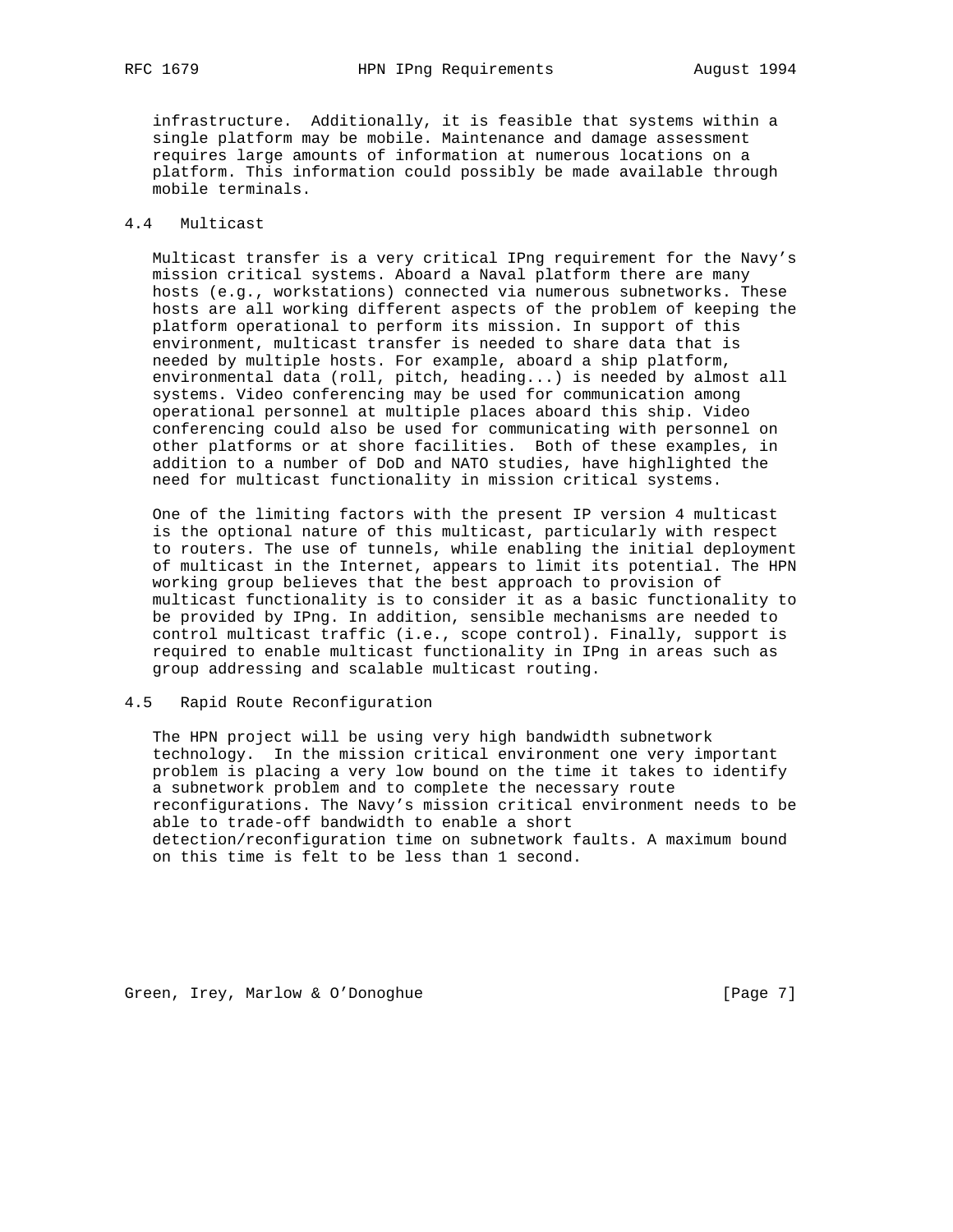## 5. Additional considerations

 This section represents additional concerns of the mission critical environment which may impact IPng. The HPN working group felt that these issues are important for the mission critical environment; however, it was not clear how or whether it is necessary to accommodate them in IPng solutions. It may suffice that designers of IPng are aware of these issues and therefore do not preclude reasonable solutions to these problems.

## 5.1 Fault Tolerance

 The mission critical environment is particularly sensitive to the area of fault tolerance. Any mechanisms that can be accommodated within the IPng protocol set, including routing and management, to support various levels of fault tolerance are desirable. In particular, the following features should be supported: error detection, error reporting, traffic analysis, and status reporting.

## 5.2 Policy Based Routing

 The HPN working group feels that there may be some uses for policy based routing within the Navy's mission critical systems. The primary interest is in support of a very capable security facility. Other uses discussed are as a means for keeping certain types of data on certain subnetworks (for multiply homed hosts) and providing for automatic reconfiguration in the event of particular subnetwork failures.

## 5.3 Security

 Security is an important requirement for most Navy applications and thus the ability for the network functions to be designed to support security services are essential. The following are several security services in particular that the HPN working group believes the network function should be able to support: rule based access control, labeling, authentication, audit, connection oriented and connectionless confidentiality, selective routing, traffic flow confidentiality, connection oriented and connectionless integrity, denial of service protection, continuity of operations, and precedence/preemption. In addition to these services, the network function should also support the security management of these security services. In particular, key management is of importance.

 Currently, the IPSEC of the IETF has several draft memos being considered to incorporate various security services in the network functions. It is of concern to the HPN working group that the IPng be able to support the concepts currently being developed by the IPSEC

Green, Irey, Marlow & O'Donoghue [Page 8]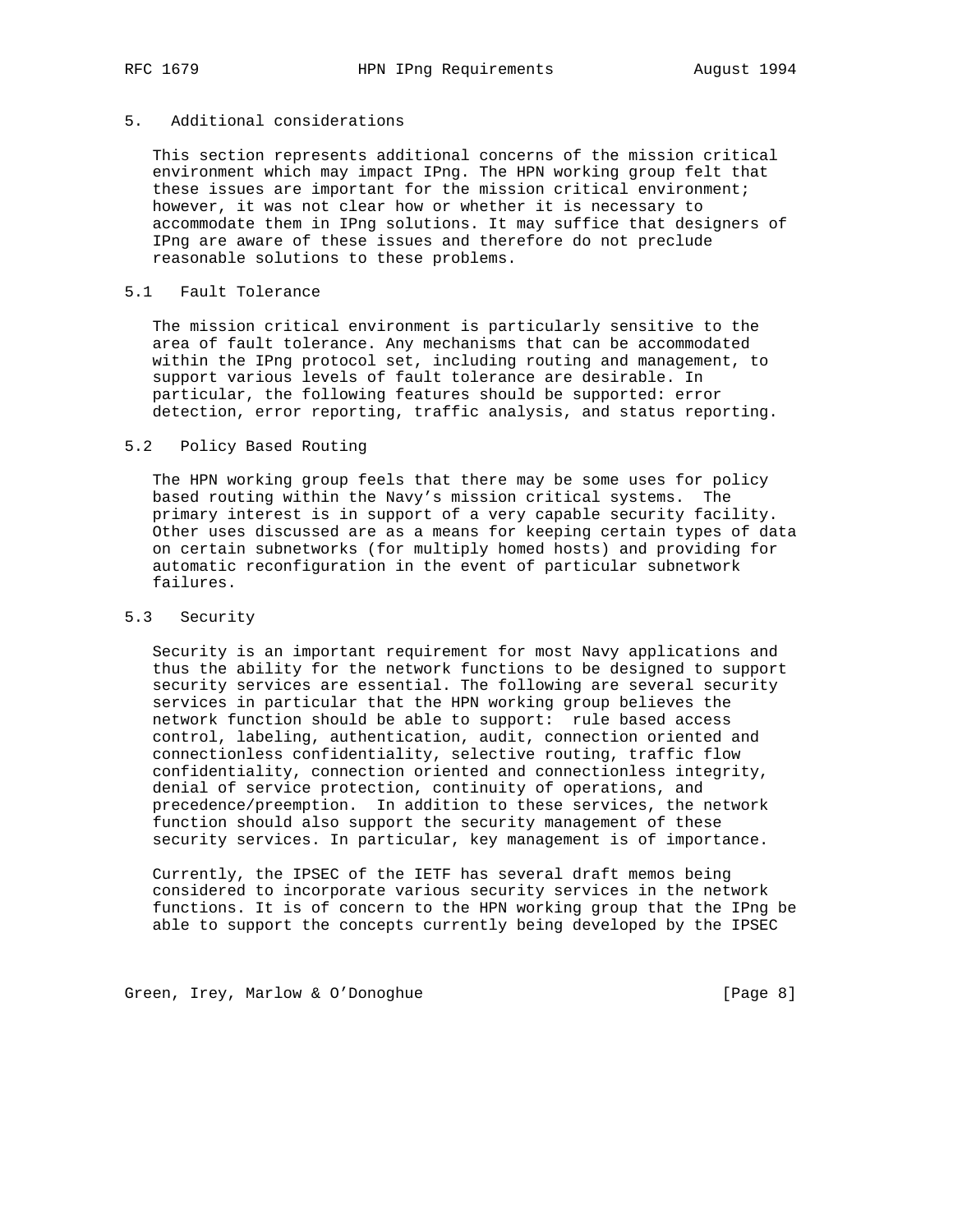and also provide the ability for the addition of future security services.

5.4 Time Synchronization

 Time synchronization among the various components of mission critical systems is of vital importance to the Navy. It is desirable to be able to synchronize systems on multiple subnetworks via a network layer infrastructure. Some hooks for time synchronization can be envisioned in the network layer. However, the HPN working group feels that, as a minimum, efficient time synchronization algorithms must be able to function above an IPng infrastructure. For HPN systems, it is desirable that a time-of-day synchronization capability be supported of at least an accuracy of one microsecond among all hosts in a platform or campus network. The IPng protocols should not arbitrarily prevent this type of synchronization capability.

## 6. Conclusions

 A number of concerns specific to mission critical systems targeted by the HPN working group have been identified. The HPN working group is interested in participating with the IETF in the development of standards which would apply to mission critical systems. In particular, the HPN working group is interested in the development of multicast functionality, an integrated services architecture, and support for high performance subnetworks.

- 7. References
	- [1] HPN Planning Group, "Concepts and Guidance for High Performance Network (HPN)", Work in Progress, May 17, 1993.
- 8. Security Considerations

Security issues are discussed in Section 5.3.